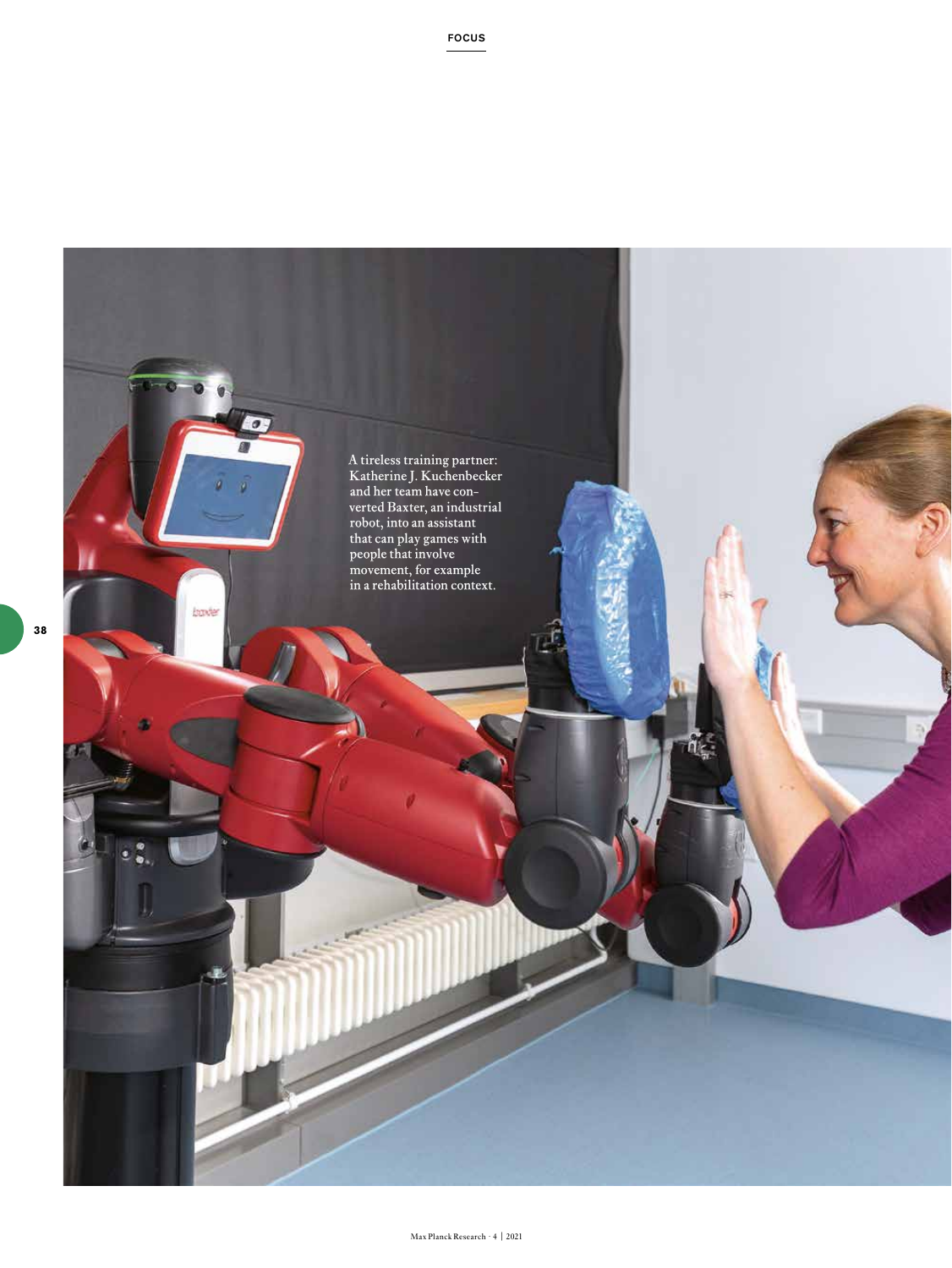

*TEXT: ANDREAS KNEBL*

**39**

In order to support people in therapy or in everyday life in the future, machines will have to be capable of feeling and gently touching their human counterparts. Katherine J. Kuchenbecker and her team at the Max Planck Institute for Intelligent Systems in Stuttgart are currently developing the technology required for this objective and are already testing sensitive robots for initial applications.

PHOTO: AXEL GRIESCH PHOTO: AXEL GRIESCH

Max Planck Research · 4 | 2021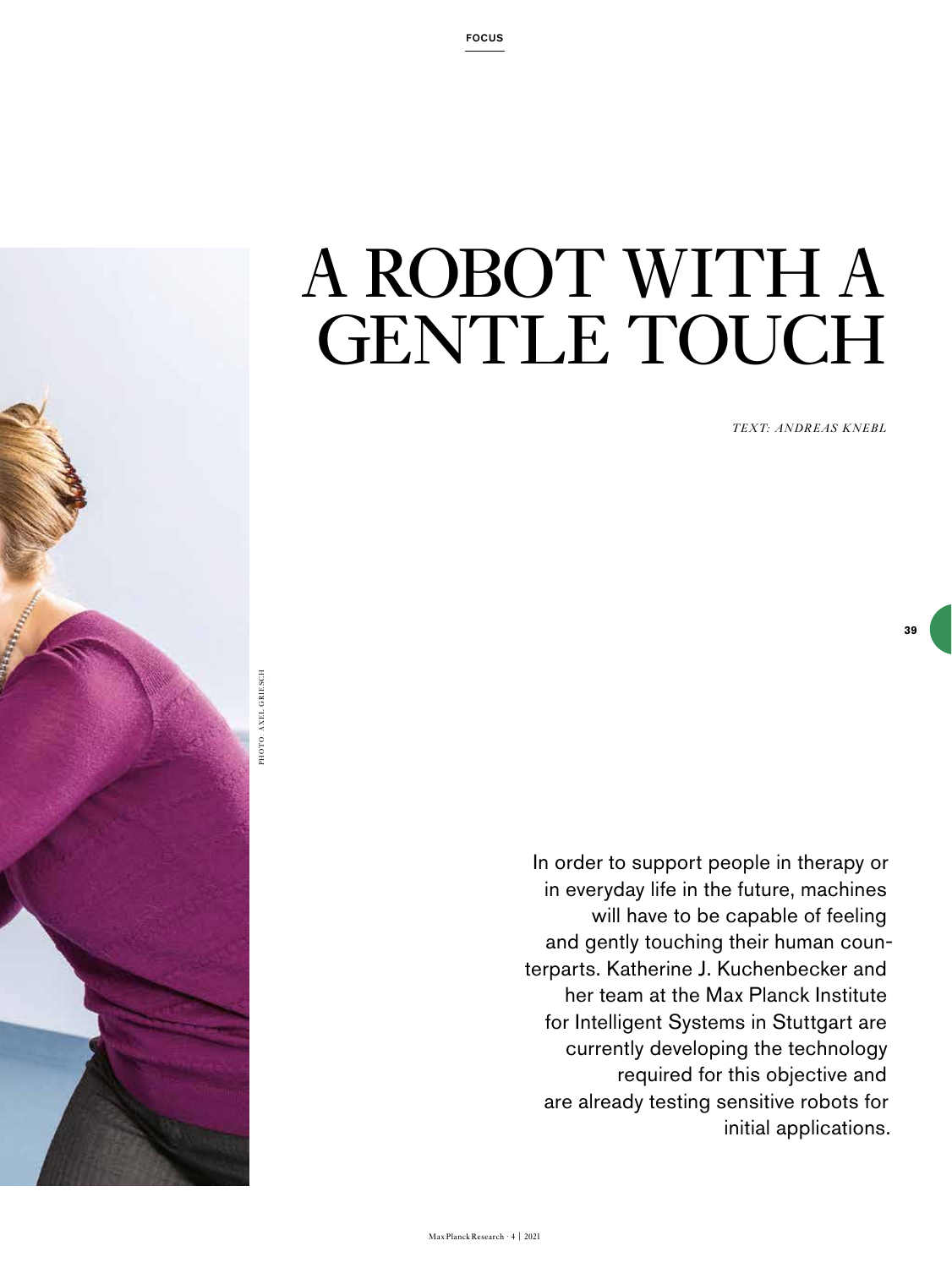Warm, secure, safe. That's how a hug should feel. And that's how it actually feels when HuggieBot's strong arms close around you and you're pressed against its warm, broad chest. The flagship robot from the Haptic Intelligence Department at the Max Planck Institute for Intelligent Systems in Stuttgart effortlessly embraces its human counterpart. Getting Huggie Bot to this point, however, has been a long journey for Katherine J. Kuchenbecker and her team. Teaching machines to feel, that is, translating the sense of touch into technology, is challenging, and this research field is still new. Kuchenbecker's goal is to better understand haptic interactions and thus improve the way in which humans and machines interact with each other and with the objects around them. Here, haptic interactions refer to contacts with robots that involve tactile perception. "Ultimately, I want to create interactive robotic systems that can really help people," Kuchenbecker says. She is particularly focused on haptic applications for robots that provide physical or social support to people in need.

## Controlled hugging

- HuggieBot enables the researchers to study such tactile human-robot interactions. Taking the hug as an example, the researchers can test which conditions a robot has to fulfill so that people enjoy physically interacting with it. While robotic nurses will have to deal with other, often more complex and intimate physical interactions, HuggieBot and its hugs are harmless. Nevertheless, a hug requires the robot to have a lot of sensitivity. As hugs are pleasant for most people, it's not difficult to recruit study participants to test the robot. Alexis E. Block, the lead researcher on the project, and Kuchenbecker have set themselves the goal of making HuggieBot's hugs feel just as reassuring, consoling, and comforting as a hug from a human. In the future, haptically intelligent robots could help close the gap between the virtual and physical worlds. After all, an increasing number of our social encounters take place in the virtual realm. Robots with a tactile sense could allow people who are physically far apart to literally get in touch with each other. **40**
	- In order to develop HuggieBot, Kuchenbecker and Block first tested which physical properties a robot should have, so that people experience its hugs as natural and pleasant. They found it should be soft, warm, and about the same size as a human. It should also visually perceive the person interacting with it and haptically adapt its hug to the person's size and posture. Finally, the robot must recognize when to end the hug. Since then, the researchers have developed different versions of HuggieBot, such as HuggieBot 2.0, which they de-

signed from scratch after first having worked with a slightly modified and reprogrammed commercial robot. HuggieBot 2.0 consists of a central frame, a torso that inflates like a beach ball, two industrial robot arms, and a computer screen as a head. It is dressed in a grey sweatshirt and a long purple skirt. When it recognizes a person in its environment with the help of the camera located above its face screen, it asks: "Can I have a hug, please?" and a friendly face appears on its screen. If the person then approaches, HuggieBot prepares for a hug and assesses the person's size. As soon as the person is within arm's reach, it closes its arms and presses them against its chest, which is soft and warm, because the robot's specially developed chest is inflated with air and equipped with a heating pad. Sensors and a control system for the arms ensure that the pressure with which HuggieBot embraces the person corresponds to a warm, tight hug. The robot also senses if the person returns the hug through a pressure sensor inside the rear chamber of the inflated chest. When the person releases this pressure or leans slightly back against

## "I want to create interactive robotic systems that can really help people."

*KATHERINE J. KUCHENBECKER*

HuggieBot's arms to end the hug, the robot opens its arms. Therefore, there is no unpleasant feeling of an involuntarily long hug and the interaction with the robot is perceived as being safe. Several studies with human participants have demonstrated how well Huggie-Bot's haptic elements and control system work. In one study, the participants each exchanged eight hugs with the robot, with different functions switched on or off. The results of the subsequent surveys clearly showed that haptic perception plays a major role: when the robot adapts to their size and reactively releases, the participants found the hugs more pleasant and rated the interaction more positively.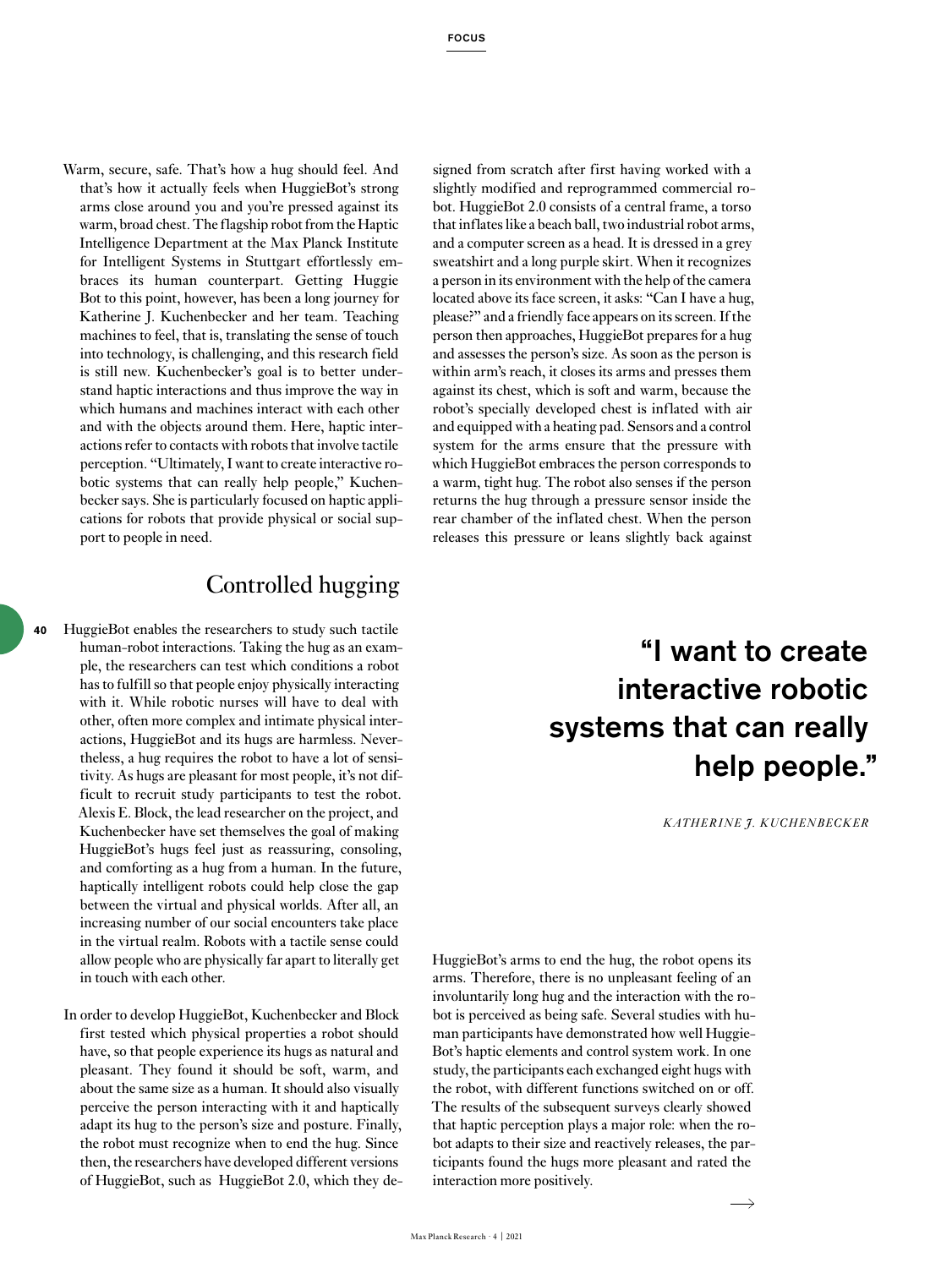**CERED** A machine in costume: HuggieBot 2.0 hugs people and reacts to their movements. It consists of a frame, an inflatable torso fitted with a heating pad and two industrial robot arms. Its head is a computer screen. It also wears clothes, so it more closely resembles a human being.

**41**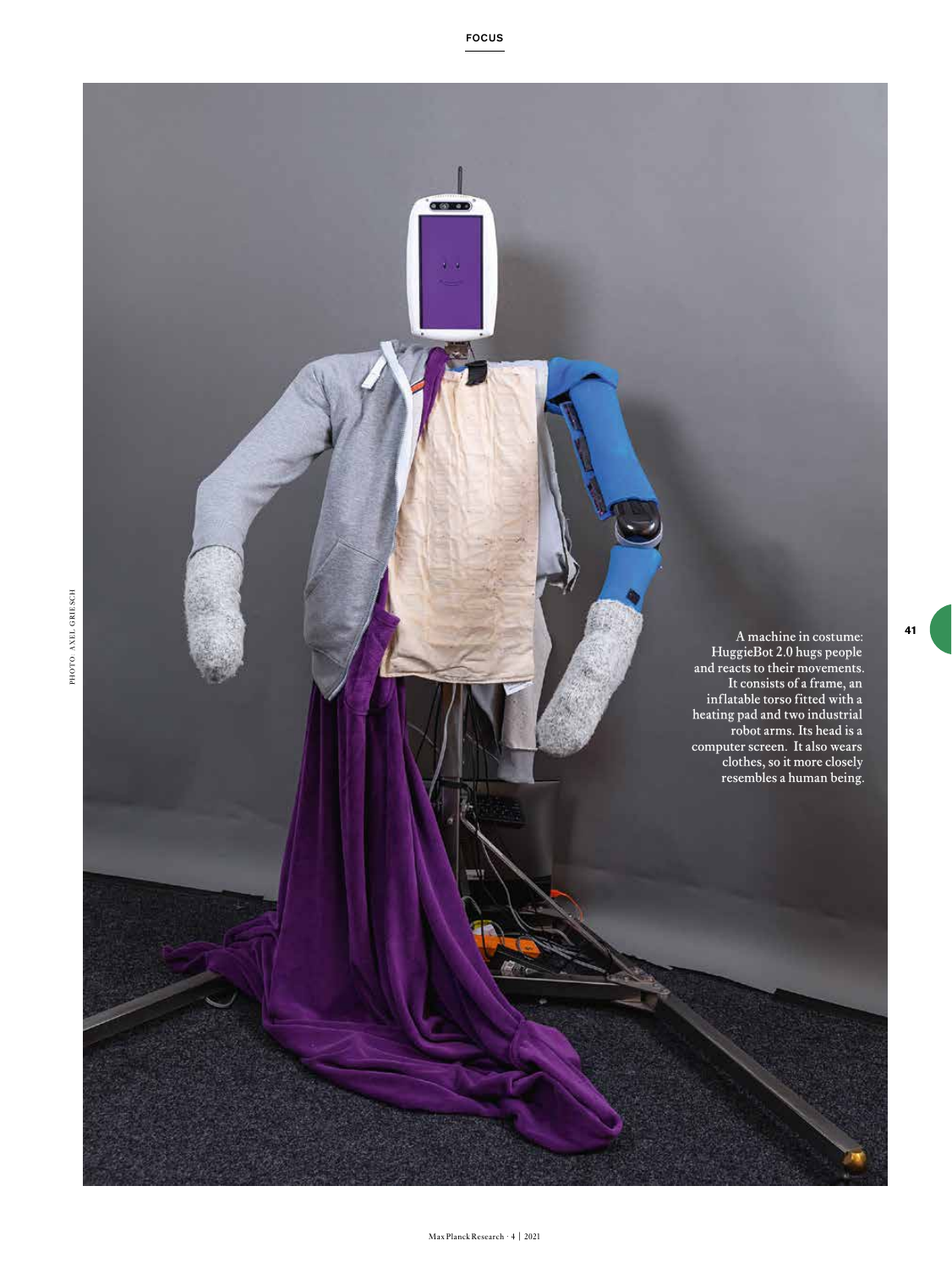

PHOTO: ALEXIS BLOCK

Feels good: thanks to its air-filled and heated torso, HuggieBot is soft and warm. That's something that Alexis Block, who played a key role in the robot's development, also likes about it.

FOCUS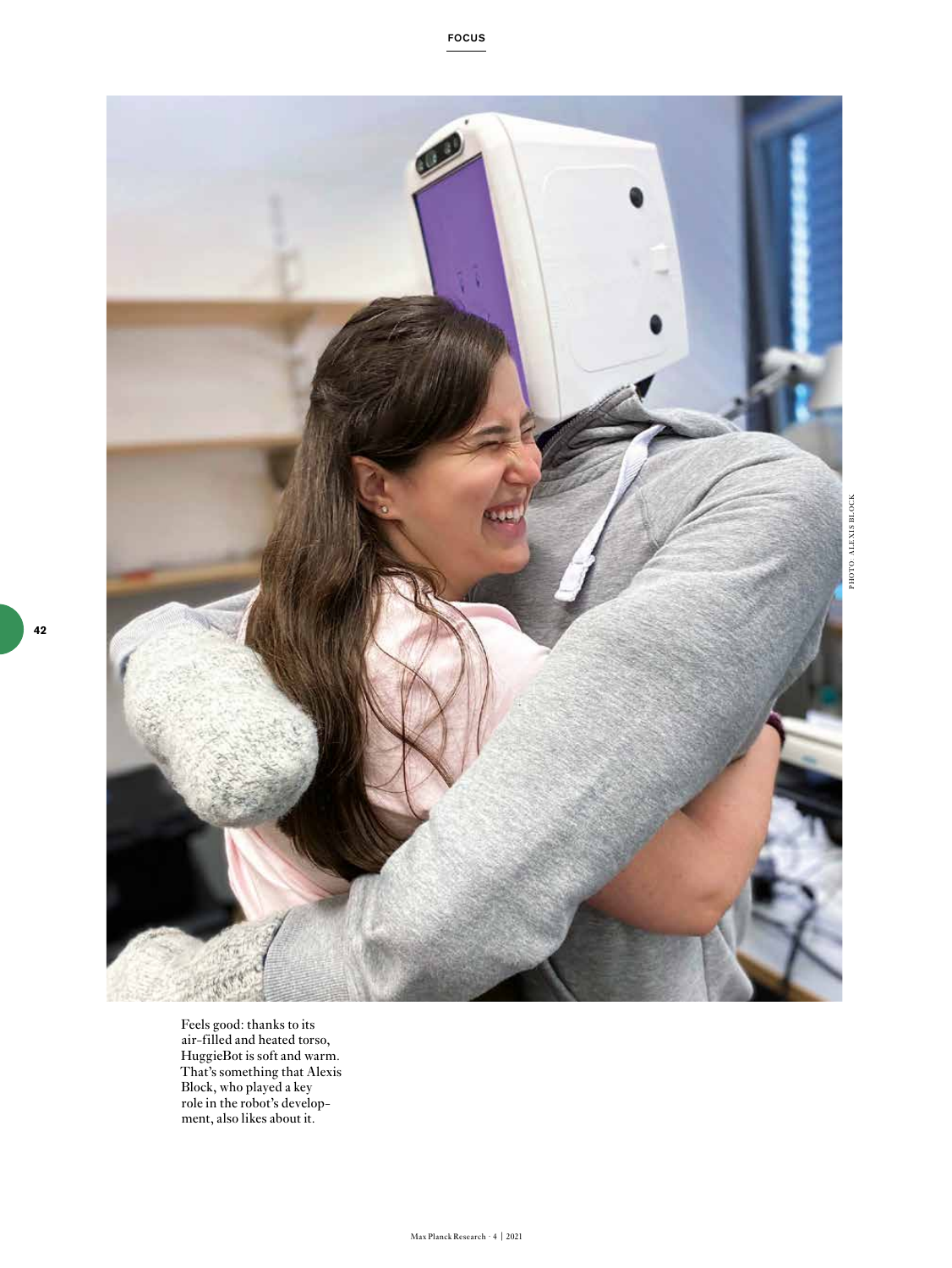In addition to HuggieBot, Kuchenbecker's team is working on numerous projects that require a sense of touch. For example, her team members are researching technical ways to perceive and transmit touch and are

## SUMMARY

Researchers at the Max Planck Institute for Intelligent Systems are investigating the requirements robots would have to fulfill for people to experience their touch as pleasant and helpful in therapeutic or social interactions. HuggieBot, a robot that hugs people, is one of the systems the researchers use to do this.

In addition to HuggieBot, the researchers are developing and optimizing other haptic technical systems on the basis of relevant studies: Hera, for example, can be used to help teach autistic children to touch people in an appropriate manner. Max can provide training support for older adults or patients in rehabilitation.

The use of robots for therapeutic or social tasks raises ethical and data protection issues. It is not for scientists to decide the purposes for which they will ultimately be used.

working on a teleoperated construction robot, as well as on a robotic hand that grasps objects and classifies them based on their tactile properties. The team is furthermore developing other robots that are based on commercial platforms, but feature additional haptic capabilities to assist humans: Hera , which is designed to support therapy for children with autism, and Max, which is intended to exercise with older adults or patients undergoing rehabilitation. The wide-ranging research in Kuchenbecker's Department has its reasons: from her days as a varsity volleyball player at Stanford University, Kuchenbecker has internalized that success is a team effort that benefits from diverse skillsets and perspectives. That's where she gets both her motivational leadership style and her willingness to allow researchers in her Department to pursue their own ideas. The success of this approach can also be measured by the fact that many of Kuchenbecker's team members go on to land coveted fellowships or academic positions.

The focus of Kuchenbecker's research is also influenced by her family background. As the daughter of a surgeon and a psychologist, she chose to study mechanical engineering to bring technology and human care together. In her doctoral thesis at Stanford University, for example, Kuchenbecker looked at how teleoperated surgical robots could be improved by adding haptic feedback

to their previously purely visual controls. Since then, she has developed much broader research questions: how can tactile information be technically translated and reproduced? And how can this additional sensory information help improve the interplay between humans and technology?

Until now, there has been a significant imbalance in engineering for the human senses. While humans have long been able to record and reproduce audio-visual information, and with ever increasing finesse, comparable technology for our sense of touch is missing. For haptic stimuli, there is still no equivalent to a camera or

a microphone, nor to a screen or a loudspeaker. Consequently, computers and even smartphones with touch screens are still unable to allow us to physically feel digital objects. Similarly, most machines, and thus robots, are clumsy when it comes to touching objects or people. This is because, apart from cameras and simple force sensors, there is as yet no commercial piece of technology available to robots that allows them to gather information about their physical interactions. Thus, it is difficult for a robot to determine whether an object is hard and smooth or soft and rough, for example. In the same way, it is virtually impossible for a conventional robot to determine whether and, more importantly, how a human is touching it. Yet it is precisely this physical interaction between humans and robots that is crucial for many applications.

## Supporting therapy

**43**

- For that reason, the Hera project brings together several research strands from the Haptic Intelligence Department. Hera stands for Haptic Empathetic Robot Animal; Rachael Bevill Burns, the doctoral student leading the project, is developing it as an educational tool for children with autism. These children often have problems dealing with social touch. Usually, humans use social touch to request attention, communicate a need, or express a feeling. But many children with autism either reject touch or, at the other extreme, seek touch but have no sense for which contact is appropriate. Thus, they may touch another person too forcefully, too frequently, or in the wrong places. Currently, children with autism commonly learn how to safely handle touch from an occupational therapist. Burns and Kuchenbecker believe that haptically intelligent robots like Hera can expand the current possibilities for therapy and care. Recently, the team interviewed numerous experienced therapists and caregivers to learn what contribution such robots could make and what characteristics they should have.
- Based on the results of those interviews, the Max Planck researchers are now developing Hera, which is based on the small humanoid robot Nao. For its role as a therapy robot animal, they dressed it in a koala costume. Underneath its furry exterior, Hera will wear tactile sensors all over its body to record the physical interaction between the child and the robot. As confirmed by the experienced therapists, this application requires sensors that are soft and can reliably detect both gentle and firm touches all over the robot's many curved surfaces. However, such sensors are not commercially available. Kuchenbecker's team has therefore been developing fabric-based sensor modules that fulfill these requirements. A single module consists of several lay-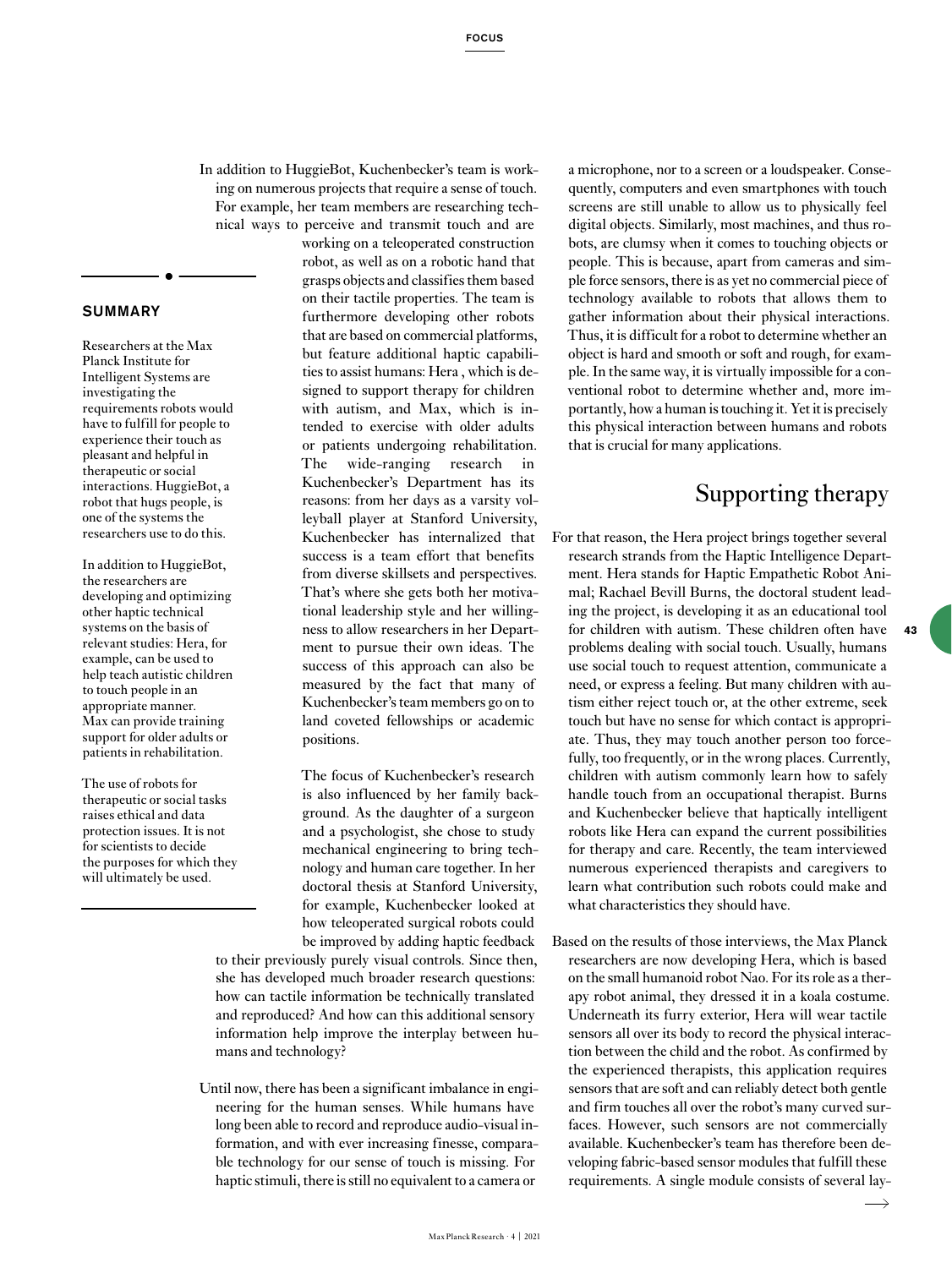ers of fabric with high and low electrical conductivity. When the sensor module is touched, the layers are pressed together and the electrical resistance between the two outer layers drops. Depending on how often, by how much, and at what frequency the resistance drops, an algorithm classifies the touches as, for example, poking, tickling, hitting, or squeezing. "While commercial robots often feature force sensors only in the wrists, Hera will be able to sense and respond to touches all over its body thanks to our fabric-based sensors," says Kuchenbecker. This good sense of touch will allow Hera to determine whether the child's social touches are appropriate, for example, whether the child is gripping the robot too hard or touching it in a location most people would consider inappropriate, such as the face. The robot will respond to such a transgression just as defensively or disapprovingly as a human or an animal would, but it would also signal its approval if the child learns to touch it in a more appropriate manner. Burns and Kuchenbecker envision that a therapist could use a robot like Hera to help children safely learn how to touch others.

**44**

Another interactive robot system could also be used as a training aid, this time for older people or for patients in rehabilitation, e.g. following an operation or a stroke. Max, the Motivational Assistive eXercise coach, tirelessly plays lightweight exercise games with its human partner. It is based on Baxter, a robot modeled after a human upper-body that was, originally designed for the manufacturing industry. One game requires repeatedly patting the robot's hands to wake it up. Other games require the human players to remember a long pattern of hand claps, stretch their arms out wide, or hold yoga-like poses as demonstrated by Max. Unlike HuggieBot and Hera, Max has no custom hardware, so its haptic perception is limited to the accelerometers that are built into its two grippers. Kuchenbecker's previous doctoral student, Naomi Fitter, had the idea of covering those grippers with soft boxing pads, and she programmed the robot to be highly sensitive to the contacts that occur during hand-clapping games. Even this simple form of tactile sensing positively impressed both younger and older adults who came into the laboratory to test Max as part of a study. One of the things they were asked to do was to evaluate the games in which they touched the robot and those in which they only trained with it at a distance. The researchers discovered that the participants found the games that involved touching much more entertaining.

The robots with a sense of touch from Kuchenbecker's lab are a good example of the progress that haptics has made and the possibilities that this technology offers for the interaction between humans and machines. When it comes to the digitalization of social and



The robots from Kuchenbecker's lab are examples of the progress that has been made in the field of haptics